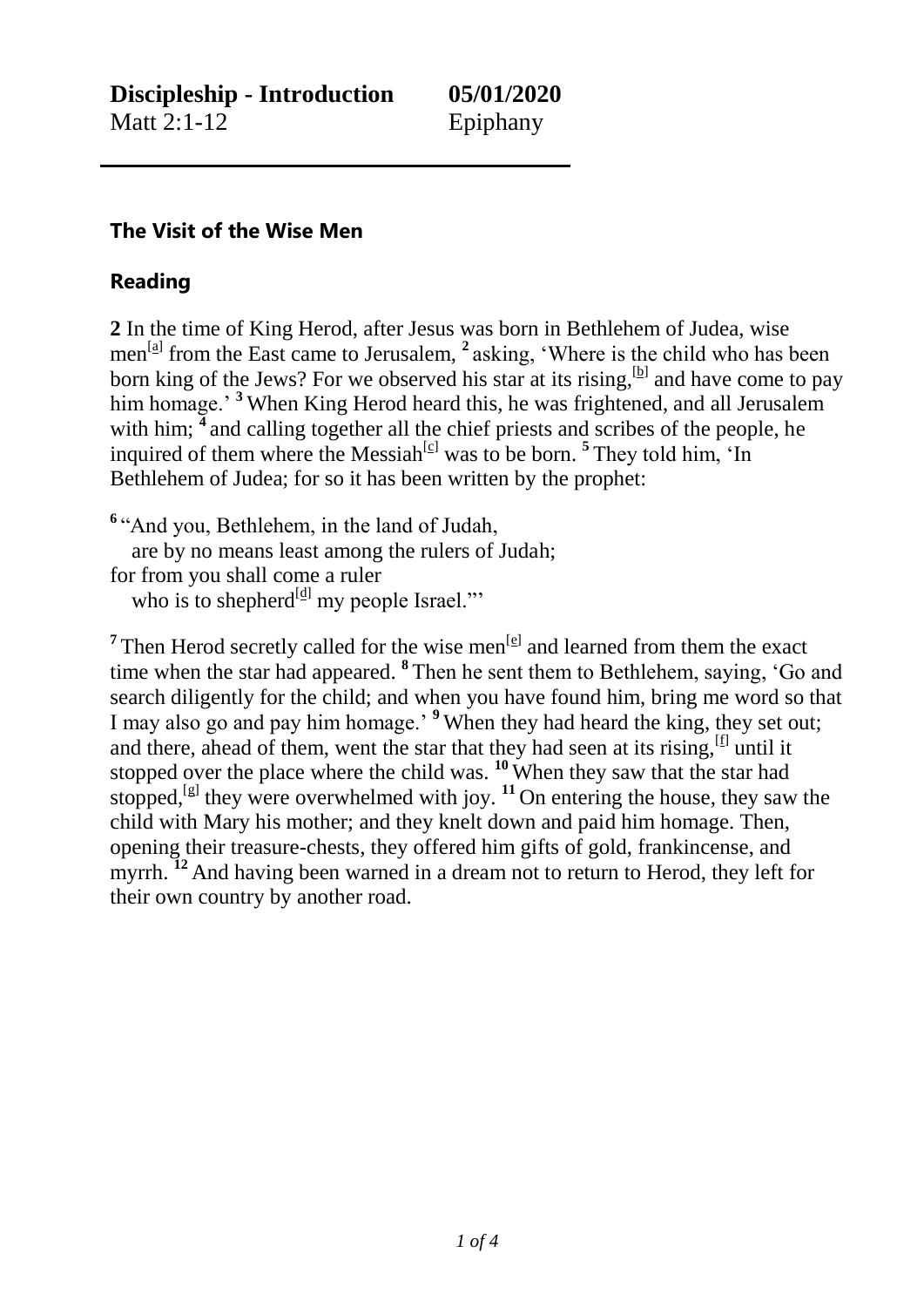## **Sermon**

If I have not had a chance to say it to you so far, happy new year and indeed happy new decade!

My hope and prayer for us all is that 2020 will be a good one, that you will be blessed with fruitfulness and with peace.

One thing that is certain for us is that this year and possibly the first half of the twenties will be a time of rapid and great change. If had to describe our current generation one or two words it would probably be fast changing. We are living in a generation that does not want to commit to anything for long before moving on to the next new thing. The Christmas decorations may seem to go up earlier every year but they come down earlier as well. This year I know of some people who took some of their decorations down on Boxing day. So much for the twelve days of Christmas!

For the avoidance of doubt, if yours are still up they should come down today, twelfth night. Tomorrow, being the  $6<sup>th</sup>$  of January, marks the official start of Epiphany, and is the day when we celebrate Jesus being visited by the wise men from the East. We just happen to be celebrating a day early in Church this morning.

Our reading this morning reminds us that the call of Jesus should provoke a response in us. It may be a response of journey towards him in wonder and the desire to know more, as it was for the shepherds and the magi. It may be a response of fear and rejection as it was for Herod. Either way it should cause us to respond with some form of action and hopefully it will be a response driven by love and wonder rather than fear and rejection.

We love, BECAUSE God first loved us, loved us so much that he became one of us and died on the cross to restore our broken relationship with him. Our response to that love (if it is a magi's or shepherd's response) is to want to journey with Jesus, to follow in his footsteps, take up our cross and follow him. And that means being ready and willing to give all our heart, all our soul all our mind and all our strength in loving him AS he first loved us.

This is not achieved in one hour a week in Church on Sunday morning. Nor is it achieved in a vague new year's resolution that may last for a few days or weeks. And it is not something that like Christmas for most of the secular world we spend a few weeks building up to and then as soon as we arrive we pack it all away again, forget it and move on to the next shiny thing.

This is why we will be spending the season of Epiphany looking at discipleship. Normally my sermons during this season look at the way in which Jesus is revealed to us and reveals himself to us as the Son of God. This year I want to look at what our own personal response should be to that revelation.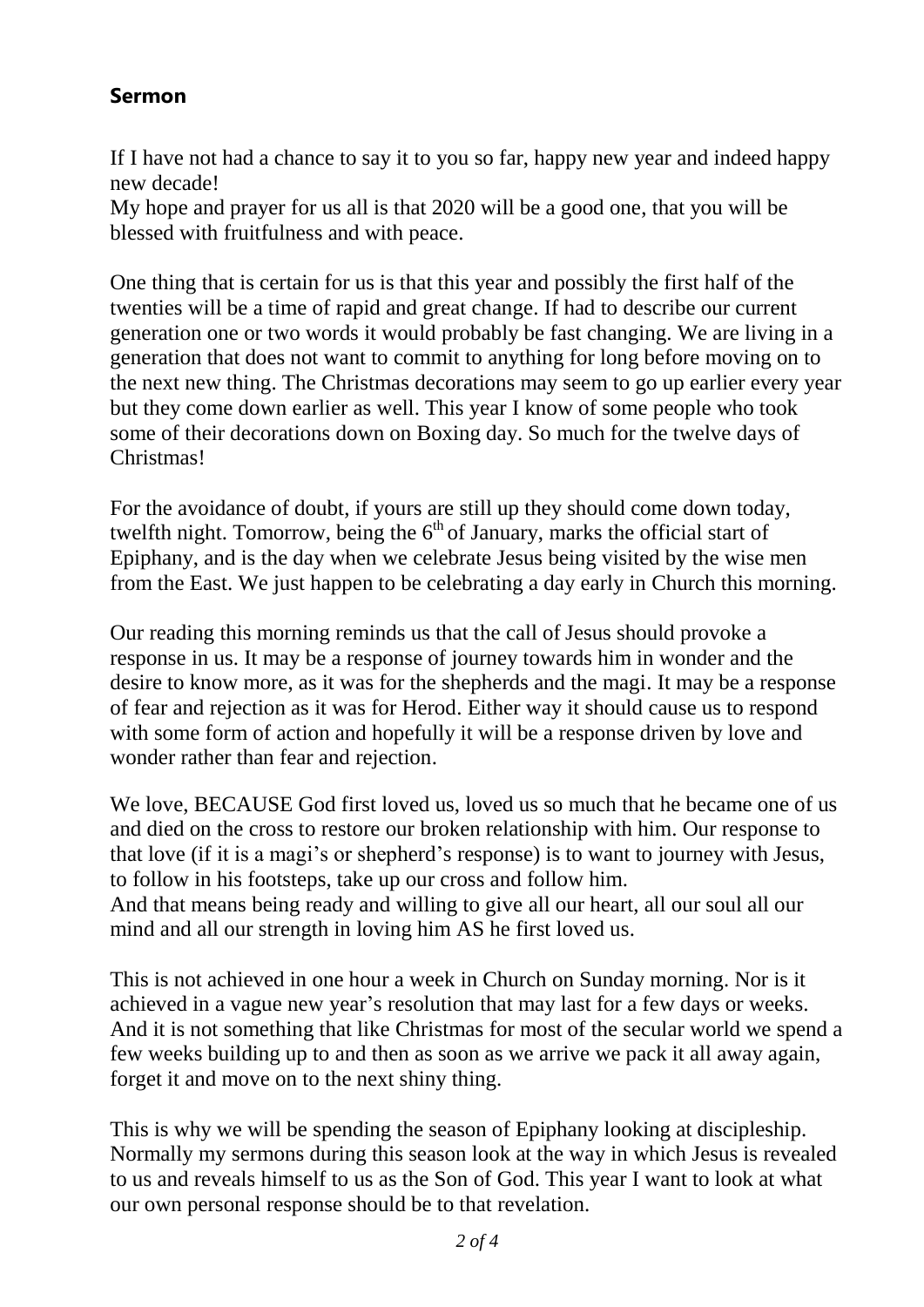In two of our readings over the coming weeks we will hear how Jesus called his first disciples to follow him, and how they immediately did. But what is or was a disciple?

There was discussion in the news this week of the definition of an "ethical vegan". According to the courts, to be an ethical vegan is more than just a lifestyle choice about what food to eat. It is an embedded set of "philosophical beliefs" that control the way you relate to the rest of the world. In other words, it is a fully developed religion. If you didn't hear this or read about this in the news don't worry. But if you did, then that discussion may be help you to understand what the difference was between a true disciple and a mere follower in the time of Jesus.

Anybody could follow a rabbi's teaching, or even several rabbi's, picking and choosing the bits of teaching that suited them and ignoring the rest.

The word disciple, which we usually translate as follower or student and the word discipline have the same root. To be a disciple meant you attached yourself to one particular rabbi and you committed to living according to his rules, his lists of what behaviour was allowed and what was prohibited according to his interpretation of the Torah, the Law. When you agreed with a rabbi that you could be his disciple and live totally and exclusively according to his rules. This was called taking on the rabbi's yoke.

Jesus said "my yoke is easy and my burden is light".

Jesus did not actually COMMAND us to do very much. He told us the most important commandments were to LOVE God with all our heart mind soul and strength and to LOVE our neighbour as ourselves.

So we will be looking at what it means to Love in this way. He told us to go into all the world and make disciples, baptizing them into the Church of Christ, and teaching them how to live as Christians. So we will be looking at how we do that.

Jesus' yoke may be easy, but it is also costly and it requires life-long commitment. If we are to be his disciples then we must take up his yoke, and his yoke is the way of the cross, it is the way love and the way of self-sacrifice.

A couple of days ago I was with a couple talking about a future baptism for their daughter. While I was there a neighbour "popped in" to see the new baby. The magi in today's reading from Matthew did not just hop in a taxi and "pop over" to see Mary and her new baby. It was a long and probably dangerous journey. Their journey was probably weeks in the planning and months in execution.